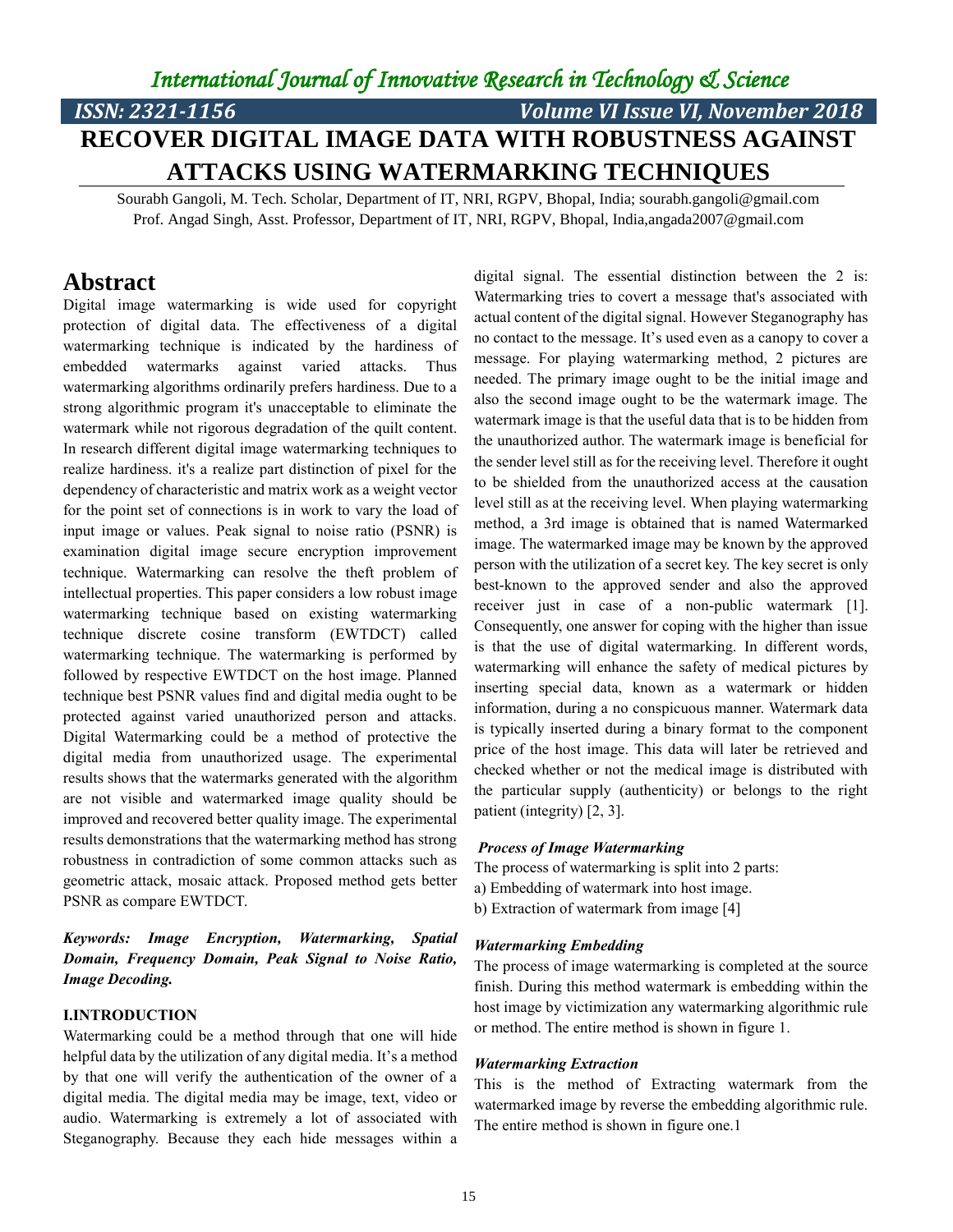#### *Watermarking Properties*

Watermarking would like some fascinating properties supported the appliance of the watermarking system [5].



Figure 1 watermarking scheme model

#### *Some of the properties are given here:*

*1. Effectiveness:* This is the foremost vital property of watermark that the watermark ought to be effective means that it ought to for certain be detective. If this may not happened the goal of the watermarking isn't consummated.

*2 Host signal Quality:* This is additionally vital property of watermarking. Everyone is aware of that in watermarking, watermark is embedded in host signal (image, video, audio etc.). This might place a bearing on the host signal. Therefore the watermarking system ought to be like as, it'll minimum changes the host signal and it ought to be unnoticeable once watermark is invisible

*3. Watermark Size:* Watermark is commonly use to owner identification or security confirmation of host signal and it continually use once information is transmitted. Therefore it's vital that the dimensions of watermark ought to be minimum as a result of it'll will increase the dimensions of information to be transmitted.

*4. Robustness:* Robustness is crucial property for all watermarking systems. There are numerous causes by that watermark is degraded, altered throughout transmission, attacked by hackers in paid media applications. Therefore watermark ought to strong, in order that it stands up to against all the attacks and threats.

*ATTACKS:* an "attack" is any process typically aims to impair detection of the watermark or destroy the embedded watermark. Hardiness against attacks is a vital facet for watermarking schemes.

Geometric attacks: this kind of attack is totally different from removal attack as that attack won't take away the watermark however distort it victimization geometric distortions specific to photographs. Those operations are rotation, scaling, translation, cropping etc. guide primarily {based} or invariant domain or feature based schemes are wont to survive from these attacks. Examples are world geometric transforms as Translation, rotation, Jittering, mirroring, scaling, shearing, cropping, native geometric transforms as Random bending, local shifting, rotation, scaling, attack as Slight world stretching, shifting, shearing, and rotation, Mosaic attack is Cutting the image into items, guide removal attack as Estimate and take away the synchronization temple, apply a geometrical transform [6].

#### **II. Literature Survey**

The section describe about previous related work under image processing.

**In 1999, Hsu C T. et al. [7]** proposed that watermarking is a technique for labeling digital pictures by hiding secret information into the images. Sophisticated watermark embedding is a potential method to discourage unauthorized copying or attest the origin of the images. The watermarks are embedded with visually recognizable patterns into the images by selectively modifying the middle-frequency parts of the image.

**Ch. Ganapathy Reddy et al. [8].** Proposed an algorithm in which it first performs the DWT to decompose the input image into a set of band-limited components, called HH, HL, LH, and LL sub bands. Since the LL sub band has the illumination information, the log-average luminance is calculated in the LL sub band for computing the dominant brightness level of the input image The LL sub band is divided into three low, middle, and high concentration layers according to the principal intensity level. The adaptive intensity transfer function is deliberated in three partitioned layers by the foremost intensity level, the knee transfer function, and the gamma alteration function. Subsequently, the adaptive transfer function is concerned for color preserving high quality contrast enhancement. The resultant enhanced image is obtained by the inverse DWT (IDWT).

**In 2010, Mathew K, D. et al. [9],** proposed the Singular Value Decomposition (SVD) based image watermarking scheme. The output result of SVD is more secure and robust. In the proposed scheme D and U components are used for embedding watermark. Unlike other transforms which uses fixed orthogonal bases, SVD uses non fixed orthogonal bases. It is concluded that the result of SVD gives good accuracy, good robustness and good imperceptibility in resolving rightful ownership of watermarked image.

**Li-Yu Chang et al. [10].** Developed a fuzzy based approach to contrast enhancement of the remote sensing image data to partition the image pixel values into dissimilar degrees of associates in order to reimburse the local brightness lost in the dark and bright areas. The algorithm includes three steps: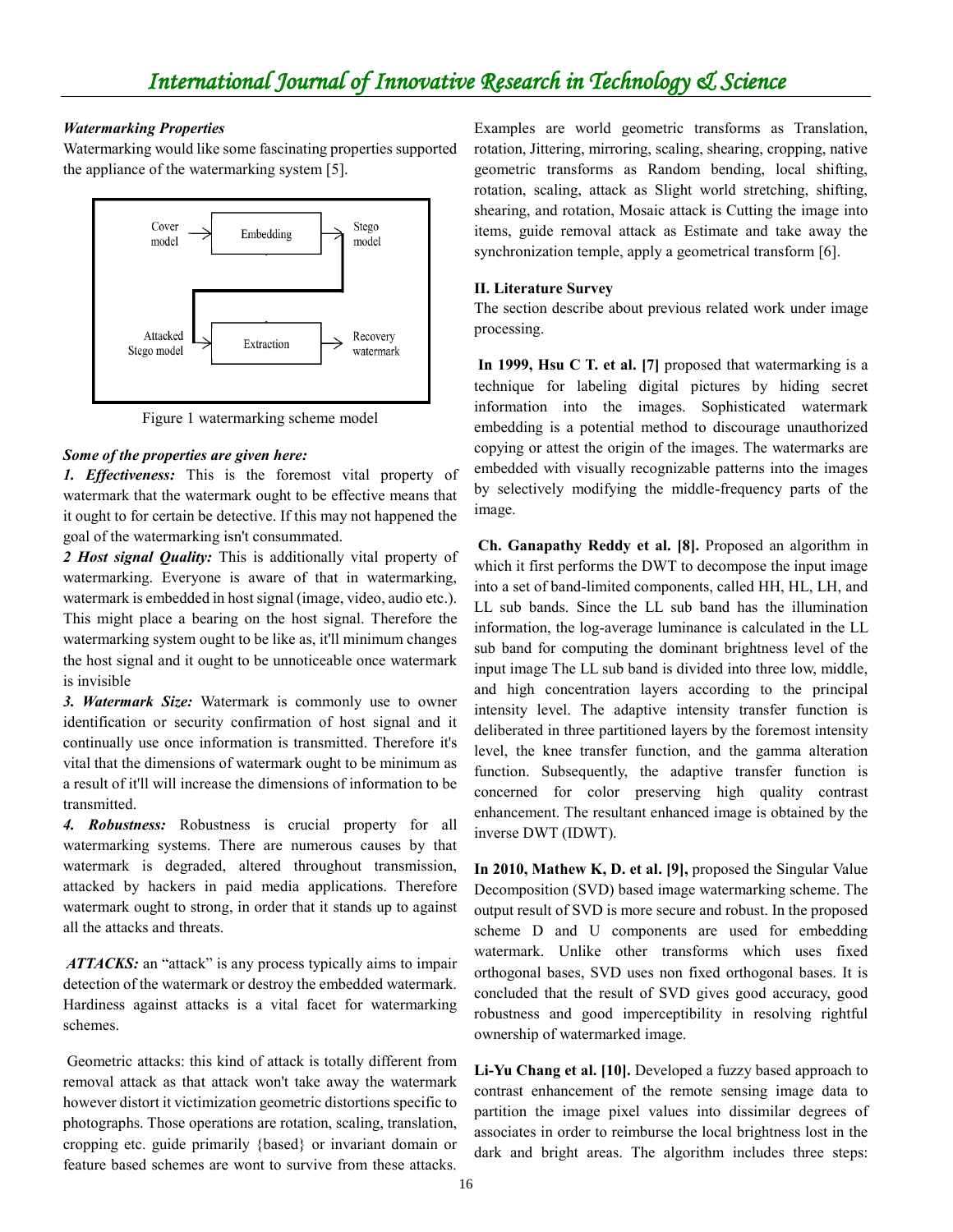primarily, the satellite image is distorted from gray-level space to membership space by Fuzzy c- Means clustering. Secondly, suitable stretch model of each cluster is constructed based on corresponding memberships. Third, the image is changed back to the gray-level space by merging stretched gray values of each cluster

**Q. Chen et al. [11]** .To mitigate the problems faced in BBHE, Wan et al. propose another modified HE named as DSIHE. Here, the histogram is separated in two sub-images based on the median instead of the mean and equalized similar to BBHE. Although DSIHE does not allow significant mean shift, it fails to preserve mean brightness in some cases. Besides this, DSIHE may also create artifacts or fail to enhance to some extent. For example, the image pixel intensities are 1, 2, 3, 200, 205, 208 and 210. Here, the median is 200, as a result the first three pixels can be over-enhanced which is not desired.

**D K Pandey et al. [12].** Proposed a method to improve the quality of image using Kernel Padding and DWT with Image Fusion that enhances the contrast of Images that has varying intensity distribution particularly satellite images, maintain the brightness of images, sharpens the edges and abolish the blurriness of images. Fundamentally this is a pixel based edge guided image fusion technique. In this technique LL sub band of Image DWT is processed by contrast enhancement section where based on image brightness level image is decomposed in different layers and then every layers intensity is stressed or compressed by generating intensity transformation function. The partitioned intensity layers are also processed by canny edge detection method as all the satellite images includes the noise due to atmospheric turbulence and this is Gaussian by nature. The Canny edge detector is the best method for detecting edges of image in the existence of Gaussian noise. At last the contrast enhanced images are fused according to the weight map determined by edge map of image.

**Cagri Ozcinar et al. [13]** proposed a new method for enhancement of satellite images contrast. Their method was based on Discrete Wavelet Transform (DWT) and singularvalue decomposition. They first applied DWT to input image to divide it into four frequency sub-bands, then used singular value decomposition and then again applied inverse DWT to reconstruct the image. This technique showed enhanced results than conventional Brightness preserving Dynamic Histogram Equalization (BPDHE) method and other methods.

**W.Kang et al. [14].** Proposed the method which uses dominant brightness level of Image for decomposing the Image in different three layers and then these layers are used for appraisal of adaptive intensity transfer function. This predictable adaptive intensity transfer function is used for image contrast

enhancement subsequently these layers are fused to get enhanced image.

**Qiuqi Ruan et al. [15].** Presented a robust inverse diffusion equation method which sharpens image details by a robust Laplacian after demonstrating the equivalence of the sharpening by the Laplacian to inverse heat equation processing. Image gradient magnitude is used to avoid the noise magnification. At the same time, the min-mod function is used to manage diffusion flux adaptively, which reduces effectively overshoots inherent in the Laplacian. The Experimental results demonstrate that this algorithm can enhance important details of image data effectively exclusive of overshoots, giving the opportunity for a good interpretation and subsequent processing.

#### **III IMPLEMENTATION TOOL AND RESULT ANALYSIS (a)Malab tool**

MAT-LAB is a software package for high performance numerical computation and visualization. It provides an interactive environment with hundreds of built-in function for technical computation, graphics and animations. The name MAT-LAB stands for Matrix Laboratory. One of most feature of MAT-LAB is its platform independence. Once you are in MATLAB, for the most part, it does not matter which computer you are on. In MAT-LAB the M-files are the standard ASCII text files, with an .m extension to the file name. There are two files of this file: script file and function file. All most programs in write in MAT-LAB are saved in M-files. Fig-files are binary files with a .fig extension that can be opened again in MAT-LAB as figures. Such files are created by saving a figure in this format using save or save as option from File menu or using the save as command in command window-files are compiled M-files with a .p extension that can be executed in MAT-LAB directly. There are several optional toolboxes are available from developers of MAT-LAB.

#### **(B) RESULT ANALYSIS**

In digital image process varied techniques have planned to image secure enhance recover digital image information against strength for attacks using watermarking techniques for image secure improvement that gives an improved result for image secure improvement with reliable image information.

#### **(i) Time analysis**

Table1 Performance evaluation of total execution time analysis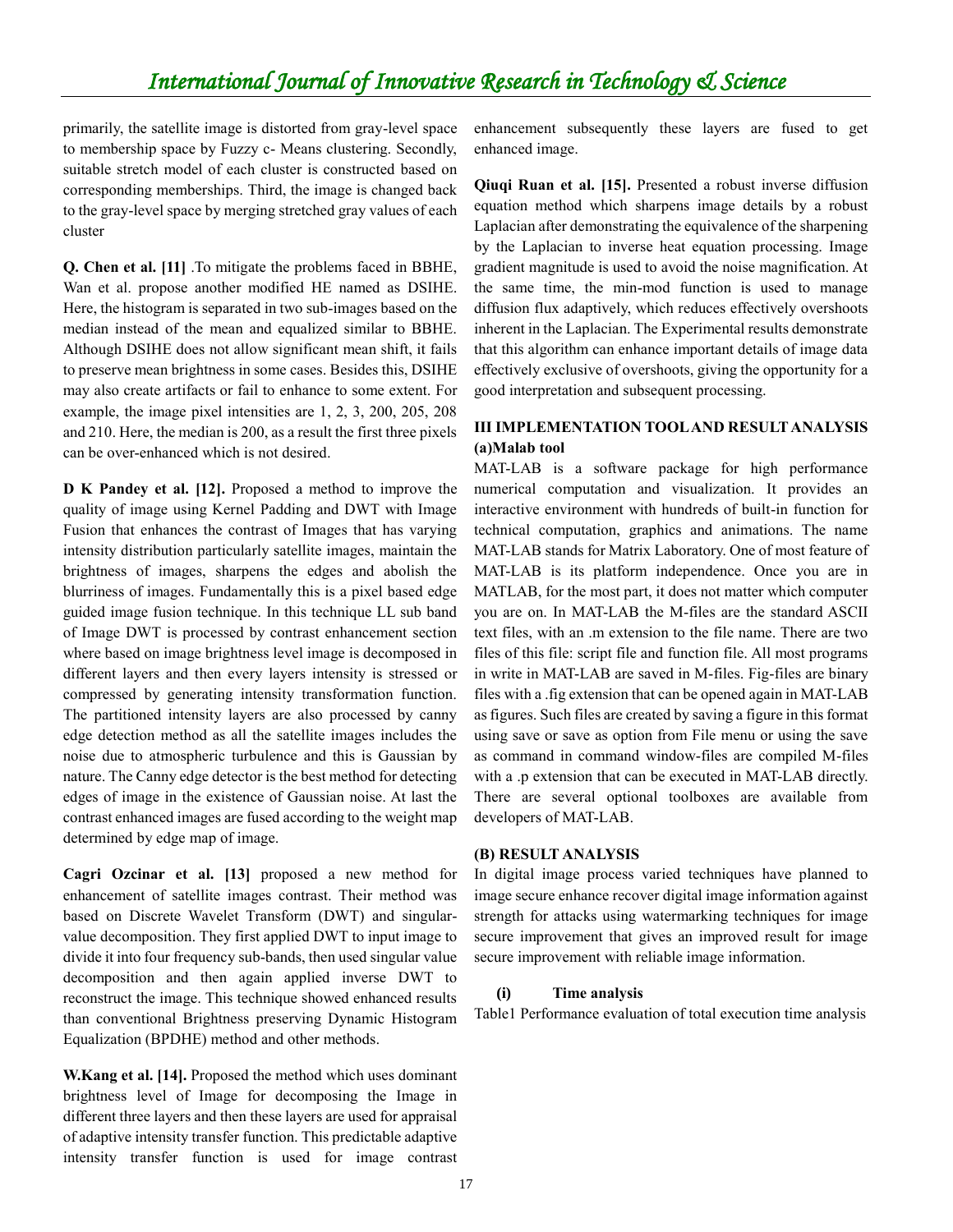# *International Journal of Innovative Research in Technology & Science*

|               |                    | <b>Execution Time (in Sec)</b> |               |
|---------------|--------------------|--------------------------------|---------------|
| Attack        | Images (in bmp)    | <b>EWTDCT</b>                  | <b>PRDIWT</b> |
| Superposition | City Pyramid Image | 15.194521                      | 14.13372      |
| Geometric     | Bridge Image       | 15.525623                      | 12.58932      |
| Mosaic        | Marykom Image      | 19.93692                       | 11.85612      |

|               |                    | Execution<br>Time (in Sec) |               |
|---------------|--------------------|----------------------------|---------------|
| Attack        | Images (in bmp)    | <b>EWTDCT</b>              | <b>PRDIWT</b> |
| Superposition | City Pyramid Image | 15.194521                  | 14.13372      |
| Geometric     | Bridge Image       | 15.525623                  | 12.58932      |
| Mosaic        | Marykom Image      | 19.93692                   | 11.85612      |

Show in result graph using three different images in experimentation analysis based on total execution time analysis. Our proposed method processing execution time analysis less as compare pervious method.



Figure 2 Result Graph of Total Execution Time Analysis

#### **(ii) Robustness analysis**

Table 2 Performance Evaluation of robustness analysis

| Attack        | Images (in bmp)    | Robustness (PSNR in db) |               |
|---------------|--------------------|-------------------------|---------------|
|               |                    | <b>EWTDCT</b>           | <b>PRDIWT</b> |
| Superposition | City Pyramid Image | 76 955471               | 77454011      |
| Geometric     | Bridge Image       | 4.104754                | 4.104955      |
| Mosaic        | Marykom Image      | 1529 428673             | 4368.391088   |

Show in result graph using three different images in

experimentation analysis based on total execution time analysis. Our proposed method processing PSNR value analysis more as compare pervious method.



Figure 3 Result Graph of robustness analysis

#### **Iv. Conclusion**

Digital watermarking like structure, method, applications, challenge and restrictions. In search focuses on information hiding and this thesis focuses on digital image in frequency domain and digital watermarking techniques like EWTDCT and proposed recover digital image watermark technique (PRDIWT).Watermarking may well be an oversized thought through that security of significant media is well achieved. The protection is required at embedding level in addition as at extracting level to preserve the image from illegal access. But the quality of the watermarked image is extremely depends upon the type of watermarking technique used. The spatial technique provides wise watermarked photos but the quality of these techniques is way not up to the quality of the watermarked photos obtained by frequency domain techniques. The spatial domain techniques are easy enough than frequency domain techniques and option the domains depends upon the requirements indirectly. If there is a demand of a very sturdy, secure and in cognoscible image then any of the frequency domain technique got to use. The goal is to resist every geometric distortion and signal method attacks, feature based mostly watermarking scheme is sometimes suggested along with frequency or abstraction domain based watermarking. Since no watermarking rule resists all the attacks. Still they'll understand higher which may give a great deal of sturdy watermark. Recover digital image data against robustness for attacks victimization watermarking techniques. For checking the hardiness of those ways varied attacks on watermarked pictures. If EWTDCT algorithmic program is being applied within the digital watermarking, the image becomes low strong and also the watermarked quality is additionally improved using projected algorithmic program. PRDIWT shows higher results among these ways compared in terms of PSNR once attack on watermarked image.